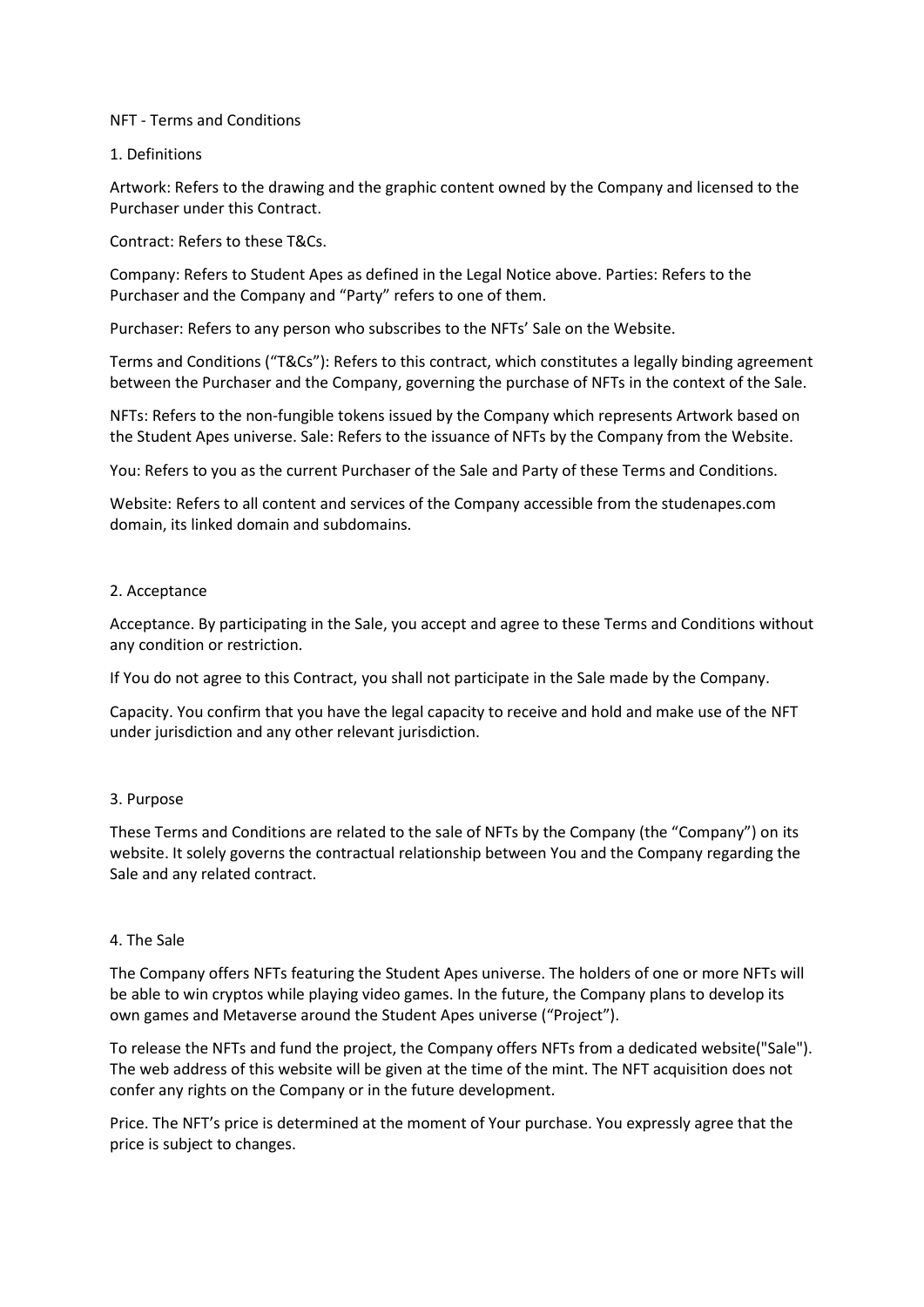By participating in the purchase of NFT, the buyer confirms that he/she is in compliance with the regulations of his/her country for further information on the Sale, please consult the Company's Website or contact the Company according to the Article 8 "Contact" below.

NFT's Artwork. The Company agrees to use its best efforts to compensate Purchasers for any use of the Artwork of their NFT on any medium, including for marketing purposes.

## 5. Warnings

Participating in the Sale is a risky operation, and therefore it is only aimed at experienced purchasers who are used to blockchain technology and NFTs.

By accepting this Contract, you acknowledge (i) having the necessary knowledge and understanding of the blockchain technology and the NFTs, and (ii) understand the risks associated with blockchainbased software systems and NFTs as described hereof and in the current Contract.

Economic risks. You understand that the purchase of NFTs can be affected by economic risks, including but not limited to partial or total loss of value.

Technological risks. You understand that the NFTs' purchase can be affected by technological risks, including but not limited to security error or failure allowing and/or resulting in hacking and stealing of Purchaser and/or Website data; stealing or loss of the Purchaser external wallet private key or his access to the Website; risks associated with blockchains protocol and lack of transparency in NFTs industry and marketplace.

Legal risks. You understand that the NFT purchase can be affected by legal risks, including but not limited to the lack of regulation and the subsequent lack of any guarantees associated with NFTs sale and exchange services; if you are not a French citizen, the risk of being legally prohibited or restricted in your country; any amendment of the applicable legislation, regulations, opinions, decisions, injunctions, that may impact the existence, lawfulness, or status of NFTs, the Project or the Sale.

Risks related to the Project. You understand that the Project can be affected by threats, including but not limited to total or partial economic and/or technical failure of the Project, including but not limited because of its early stage of development; a change in the development strategy of the Project or the modification of the Properties attached to the NFTs.

Unforeseen risks. You acknowledge and agree that there are significant other risks that the Company cannot anticipate since NFTs are new and untested.

The Company will not be held responsible for any damage related to the risks mentioned above. By accepting this Contract, you acknowledge having read and understood the Warnings.

6. Purchaser's obligations

By accepting the current Contract, you undertake to:

COMPLY WITH THE PRESENT CONTRACT;

ACT IN GOOD FAITH AND NOT MISUSE THE NFTS;

PROVIDE SOLELY ACCURATE INFORMATION TO THE COMPANY AND NOTIFY ANY CHANGE OR UPDATE;

USE NFTS IN COMPLIANCE WITH FRENCH LAW OR APPLICABLE LAWS TO YOUR JURISDICTION.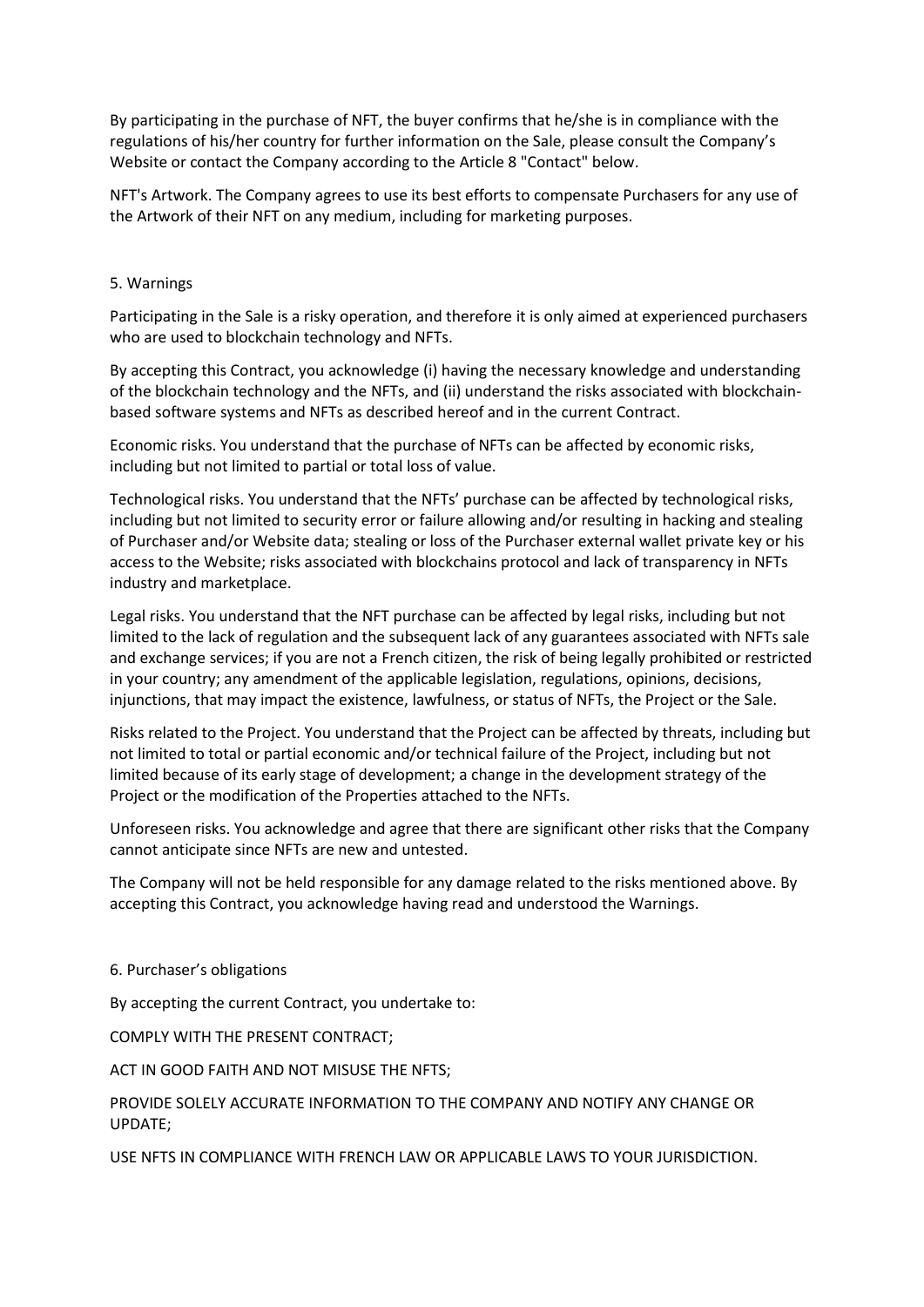To the fullest extent permitted by applicable law, you undertake to indemnify, defend and hold harmless the Company from and against all claims, demands, actions, damages, losses, costs and expenses (including attorneys' fees) that arise from or relate to (i) your Subscription or use of the NFTs; (ii) your responsibilities or obligations under this Contract; and (iii) your breach of this Contract.

You may not infringe the reputation of the Company or any of its interests.

# 7. Company's liability

Company undertakes to act with the care normally expected from a professional in his field and to comply with the best practice in force. The best endeavor obligation only binds the Company.

Limitation. Subject to any applicable contrary law, you may only incur the Company's liability if You prove that (i) the Company acted wrongfully and intentionally and (ii) exclusively if this behavior caused You a specific, personal and direct damage.

Exclusion. Subject to any applicable contrary law, the Company should not be liable for any direct or indirect damage resulting from:

ANY NAME ASSIGNED BY A PURCHASER TO ANY OF THE NFTS HE OWES, IN PARTICULAR IF SUCH NAME INFRINGES THE RIGHTS OF A THIRD PARTY, IS DEFAMATORY, ABUSIVE, OBSCENE, OFFENSIVE, VIOLENT OR ENCOURAGE VIOLENCE;

THE FAILURE, NON-PERFORMANCE OR NON-IMPLEMENTATION OF THE NFTS AND/OR THE PROJECT;

THE PARTIAL OR TOTAL LOSS OF THE VALUE OF NFTS;

ANY BREACH OF THIS CONTRACT BY THE PURCHASER OR A THIRD PARTY CONTROLLED BY THE PURCHASER;

LOSS OF CONTROL FOR ANY REASON WHATSOEVER (LOSS, HACKING, TECHNICAL FAILURE, ETC.) OF THE PURCHASER'S LOGIN CREDENTIALS;

TEMPORARY OR PERMANENT SUSPENSION OF THE PROJECT, FOR ANY REASON WHATSOEVER, INCLUDING DUE TO A REQUEST FROM THE PUBLIC AUTHORITIES, JUDICIAL AUTHORITY OR ANY THIRD PARTY;

ANY FAILURE OF THE COMPUTER AND SOFTWARE USED BY THE PURCHASER;

ANY DAMAGE THAT OCCURRED BEYOND THE CONTROL OF COMPANY: INTERNET NETWORK, FAILURE SPECIFIC TO THE PURCHASER'S EQUIPMENT, ETC.;

ANY RISK DESCRIBED IN THE PRESENT CONTRACT.

Force Majeure Event. The Company shall not be liable for its failure to perform any of its obligations to Purchaser hereunder, during any period in which such performance is delayed by circumstances beyond its reasonable control ("Force Majeure Event"). Force majeure refers to the notion of Article 1218 of the Civil Code and interpretation given by the French courts. The Parties expressly agree that a failure of a blockchain protocol or technology (e.g., a wallet) will be considered as a Force majeure Event. If a Force Majeure Event occurs, the Company shall notify the Purchaser as soon as possible of such an event preventing the normal execution of the Sale.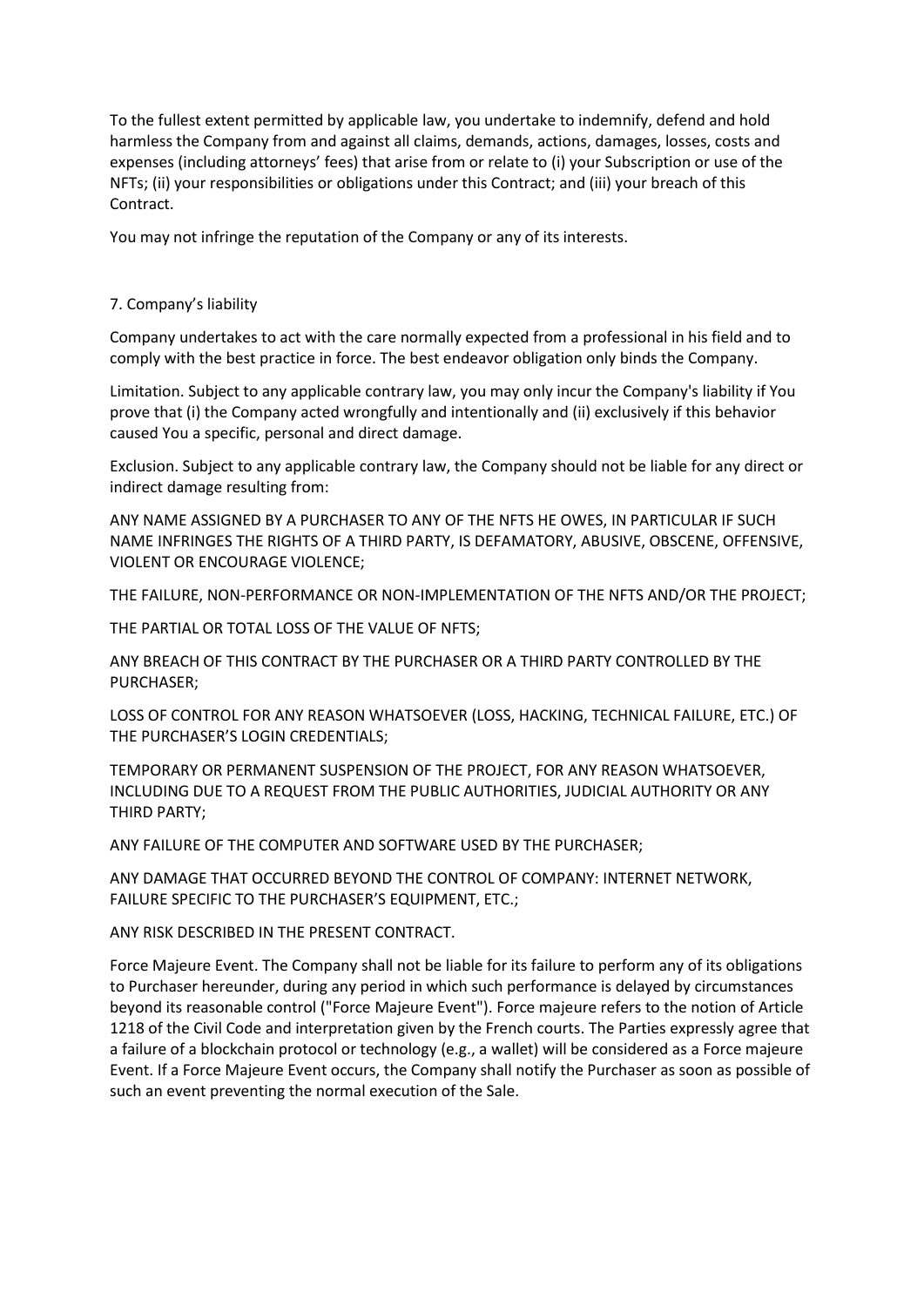## 8. Amendment or Update

At its sole discretion and without prior notice, the Company may amend, change, update or add to the current Terms and Conditions.

In this event, you will receive a notification and have the right (i) to accept the update or (ii) to stop participating on the Sale. If You continue to participate, you are deemed to have accepted the amendment.

### 9. IP Rights

The Company owns and retains all intellectual property rights, interests, and titles to the full extent and without limitation on the Website, the Project, the NFTs and all elements.

You acknowledge without limitation that all intellectual property rights mentioned on the Website are the sole property of their respective owners. References to any product, platform, third-party service do not constitute recommendations or endorsements from the Company regarding them.

### 10. Privacy

### 10.1 Personal data

Information which directly or indirectly identifies Purchasers ("Personal data") is processed by Student Apes in connection with the participation on the Sale, including by means of cookies. To this end, the Company has implemented and maintained physical and technical measures that reasonably and appropriately protect the confidentiality, integrity, security and availability of the Purchaser' Personal Data.

By participating in the Sale and accept the present Contract, the Purchaser agrees and authorizes the Company to share, if and when necessary, the Personal Data with any trusted third party (which may be located in a non-EU jurisdiction but providing an equivalent level of protection across the European Union) for the sole purposes of the Sale. Besides, the Purchaser acknowledges that the Company may be required to provide the Covered Data to any regulatory bodies or administrative authorities if required by law.

Pursuant to the GDPR, the Purchaser shall be entitled to request access to, rectification, erasure of his own personal data, or restriction of processing concerning the Purchaser or to object to processing. As far as technically possible, the Company will enable the Purchaser to exercise his rights. To do so, the Purchaser shall notify in writing his request to the Company, with a copy of its signed ID document.

## 10.2 Cookies

During the consultation of the Website, cookies may be registered on Your electronic devices to make the Website use easier and to collect statistics relating to attendance and access.

Cookies are text files that the Website records on the terminal in order to store various technical data to facilitate the Website use and to collect statistical information about its Purchasers.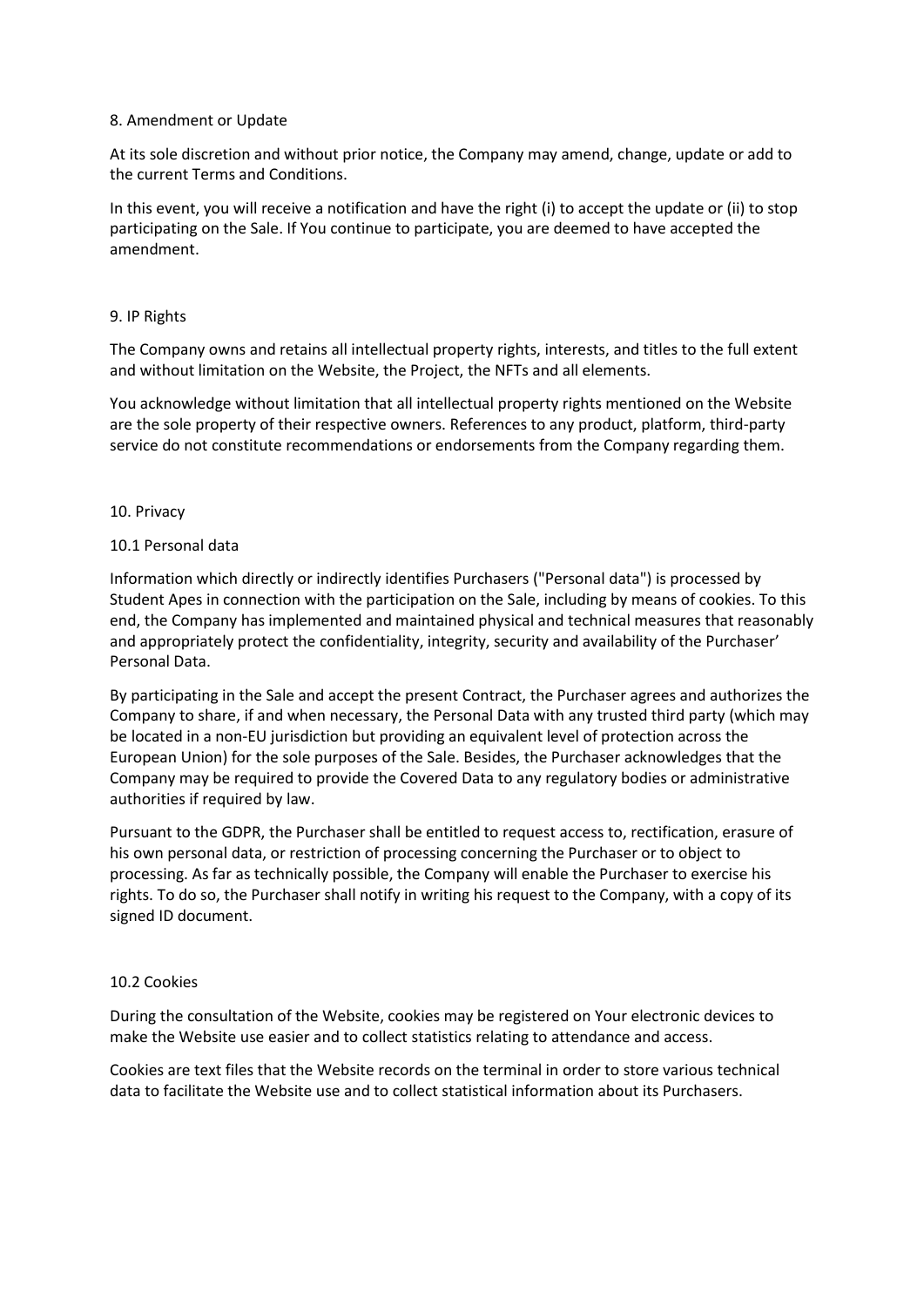Purchasers are informed beforehand of the store on their terminal information. Purchasers are free to accept or refuse the storage of cookies. Continuing to navigate on the Website after having been informed means that the Purchaser accepts the data collection.

## 11. Right of withdrawal

Express waiver and agreement. By purchasing Company's NFTs, you accept that You will not have any right of withdrawal or cancellation right of the NFTs' purchase, without any restriction or condition.

According to the Article L. 221-28, 1° of the Consumer Code, the right of withdrawal is excluded for "the supply of services fully performed before the end of the withdrawal period and whose performance has begun after the consumer's prior express agreement and express waiver of his right of withdrawal".

## 12. non-Waivers

Any failure of the Company to exercise or enforce any right of these Terms and Conditions will not constitute a waiver or a limit of such right.

To waive any of its rights, the Company shall solely (i) expressly and (ii) in writing waive its right.

## 13. Entire agreement

These Terms and Conditions constitute the complete and exclusive understanding and agreement the Company has with You regarding the Sale. They shall supersede any prior agreements, including in the event of a conflict.

## 14. Contact

If You have any questions regarding this Contract, please contact the Company at the following address studentapes@protonmail.com.

## 15. Language

This Contract may be written in other languages. In the event of a dispute, only the English version shall prevail.

## 16. Applicable law and jurisdiction

Applicable law. Unless otherwise required by law, this Contract and any contractual relationship arising from the Sale are governed by law solely.

Amicable settlement. In a dispute, the Purchaser agrees to seek an amicable settlement before any legal action. The Purchaser undertakes to inform the Company at the following address: studentapes@protonmail.com. He shall specify its contact details and provide any information allowing us to appreciate the origin and the implications of the dispute.

Dispute. No legal action may be brought against the Company without prior formal notice by registered letter acknowledging receipt ("LRAR").